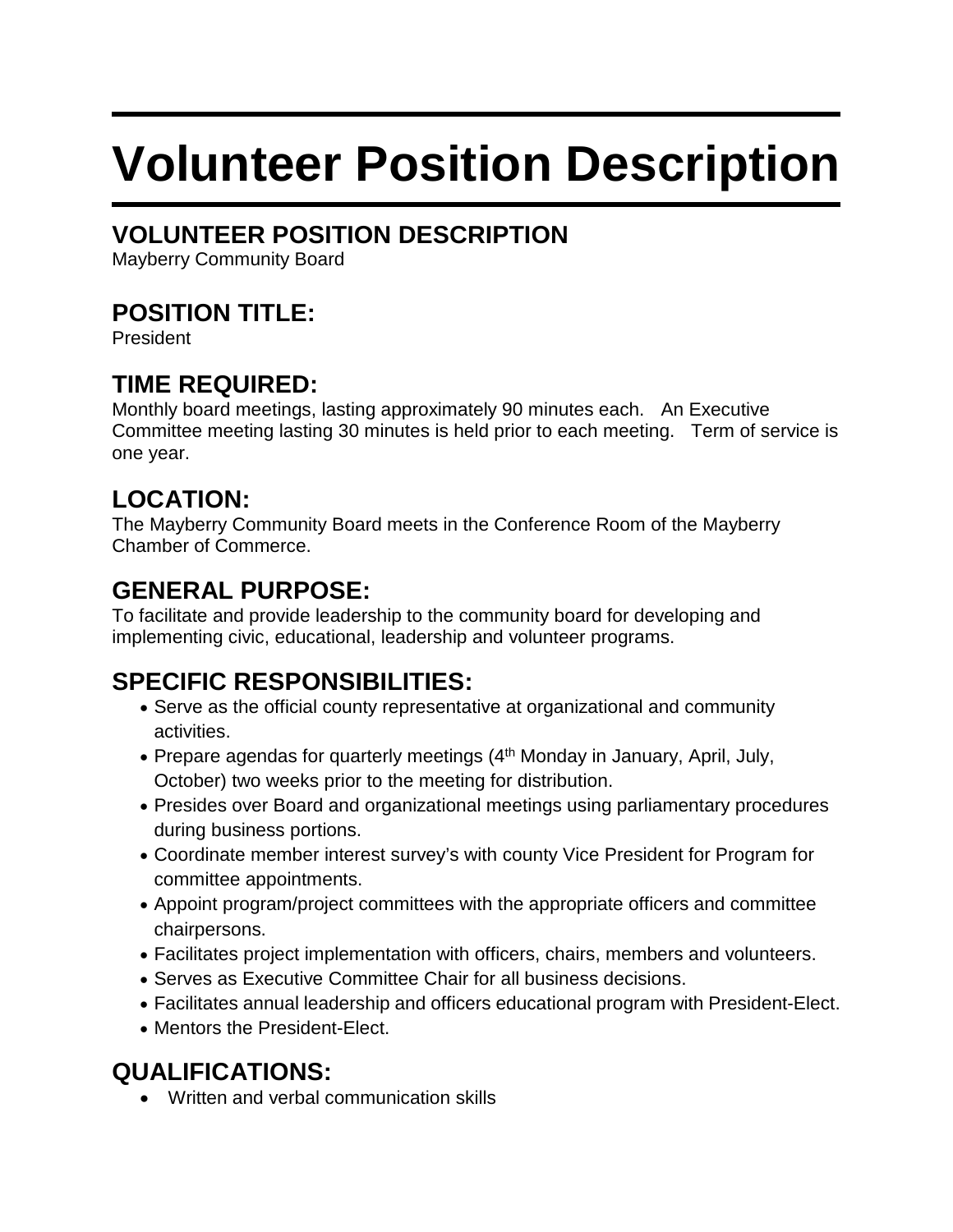- Organizational skills
- People skills; consensus builder
- Leadership and followership skills
- Facilitation skills
- A working knowledge of parliamentary procedure
- Previous service as an officer or committee chair
- Completed leadership development workshop

#### **BENEFITS:**

- The opportunity to work with youth and/or adults, providing positive support and growth experiences
- Receive intrinsic and extrinsic rewards at volunteer recognition events
- Volunteer development opportunities
- Opportunities to share your skills, talents and interests
- Orientation provided by volunteer administrator
- Research shows that volunteering promotes improved health
- Opportunity to make a difference in the lives of others
- Use office supplies and materials
- Volunteer Administrator will be available for consultation, guidance and direction.

#### **SALARY:**

Unsalaried; volunteer. This position does not imply employment with the organization.

# **SUPERVISOR:**

| Name:             |  |
|-------------------|--|
| Title:            |  |
| Address:          |  |
| City, State, Zip: |  |
| Phones:           |  |
| Fax:              |  |
| e-mail:           |  |

*"I have read, understand and agree to fulfill the purpose and responsibilities of this volunteer position and further agree to accept guidance and direction from the supervisor. I am committing to involve individuals regardless of race, color, age, sex, religion, disability or national origin in educational experiences in cooperation with other*